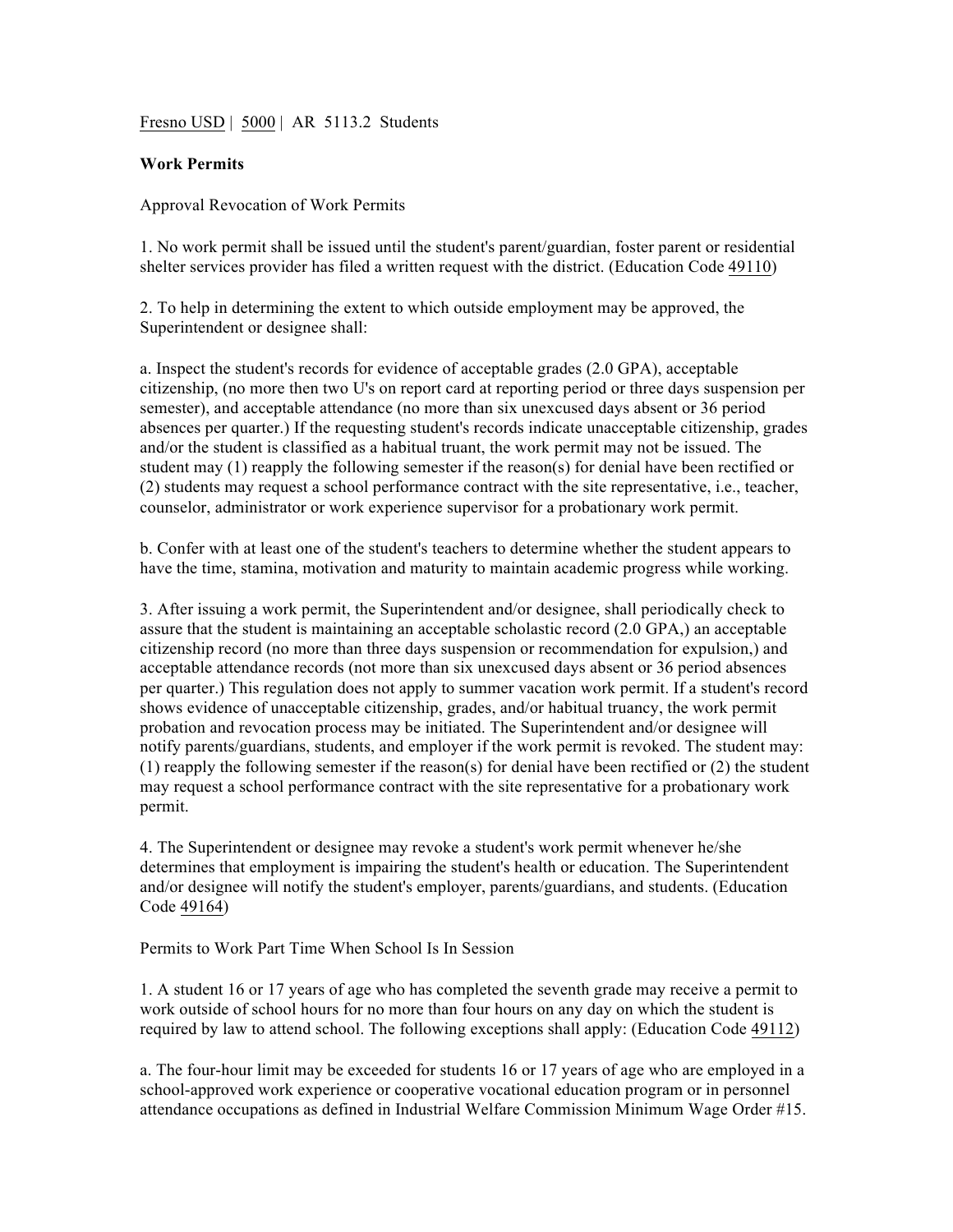The maximum number of hours that these students may work each day is eight. (Education Code 49116)

b. A student 16 or 17 years of age may receive a permit to work outside of school hours for no more than eight hours on any day on which the student is required by law to attend school, provided it is a day which immediately precedes a nonschool day. (Education Code 49112)

2. While school is in session, a student 14 or 15 years of age who has completed the seventh grade may receive a permit to work outside of school hours for no more than three hours on any school day and no more than 18 hours in any week. (Education Code49112, 49116)

If enrolled in and employed pursuant to a school-supervised and school-administered work experience and career exploration program, a student 14 or 15 years of age may be employed for up to 23 hours a week, any portion of which may occur during school hours. (Education Code 49116)

3. With the consent of the Superintendent or designee, a student who is 13 years old and has completed the sixth grade may receive a permit to work for no more than two hours on any given day, up to a maximum of four hours each week, provided that: (Education Code 49112)

a. The student has been identified by the district as a potential dropout, and

b. The student is participating in an employment program that is conducted on school premises and sponsored by one or more school districts to foster student appreciation of the importance of education in preparing for future employment and education.

4. All work permits must be renewed five days after the expiration date. Work permits may be issued for a full school year. However, students enrolled in Alternative Programs may be issued a work permit for less than a full school year.

Permits to Work Full Time When School Is In Session, Students 14 or 15

Years of Age

A permit to work full time may be issued to a minor 14 or 15 years of age who has successfully completed elementary school (K-8), provided that the permit expires no later than the end of the current school year, and provided that one of the following circumstances exists: (Education Code 49130)

1. The parent/guardian presents a sworn statement that the parent/guardian is incapacitated for labor through illness or injury, or that through the death or desertion of the father or mother, the family is in need of the minor's earnings and that sufficient aid cannot be secured in any other manner.

2. The minor is unable to reside with his/her family and needs his/her earnings for his/her support.

3. The minor is residing with a foster care provider, or a guardian receiving foster care funds for the minor, provided that: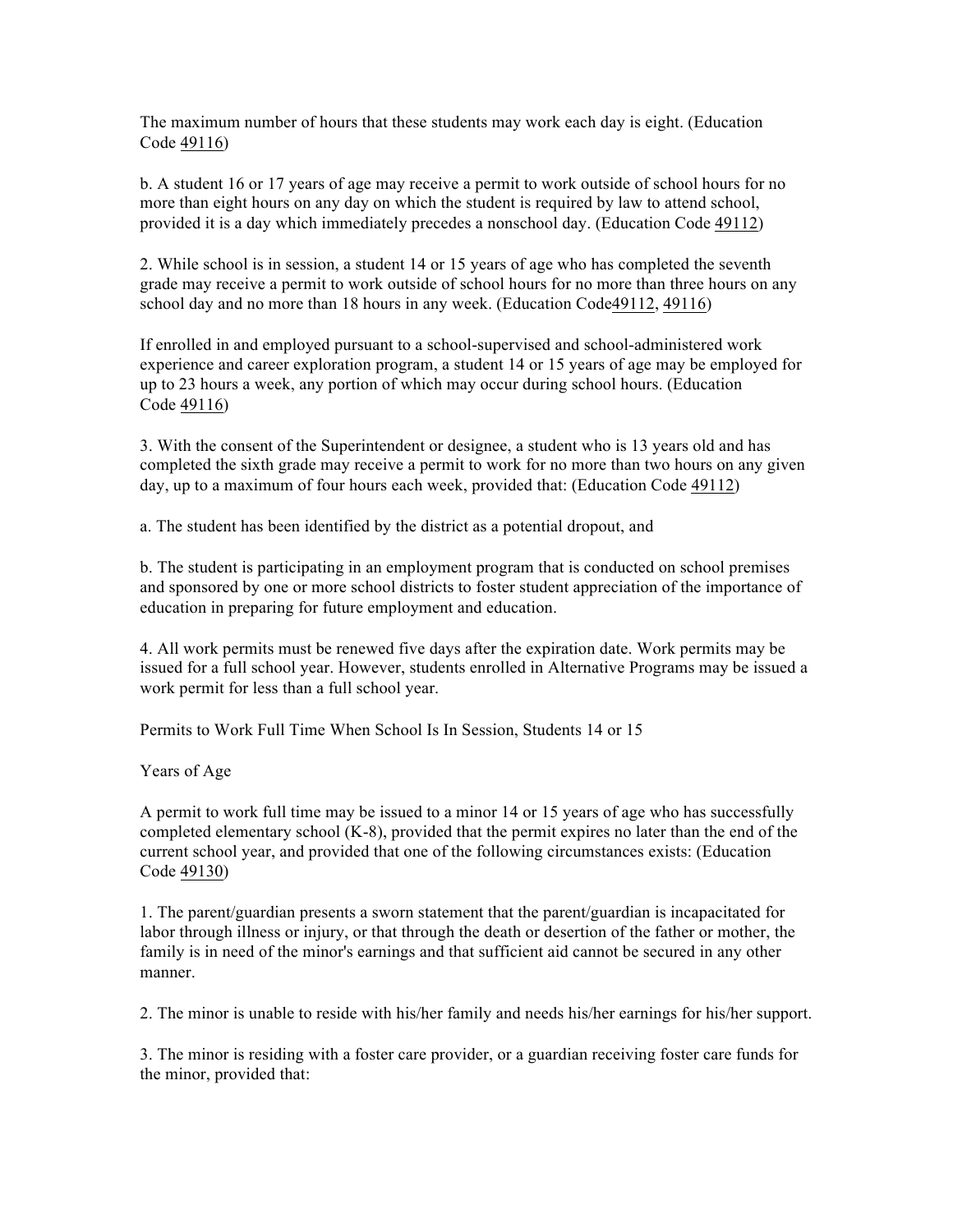a. The provider or guardian obtains written authorization from the minor's social worker, probation officer or child protective services worker acting as an officer of the court, and

b. The minor's case plan documents that the purpose of the employment is to further the goal of emancipation pursuant to law, or to enable the minor to learn necessary skills, habits and responsibilities related to maintaining employment.

The Superintendent or designee, or the work liaison, shall sign a statement that he/she has investigated the conditions under which the work permit application has been made and has judged that the minor's earnings are necessary for the minor's support and that sufficient aid cannot be secured in another manner. If issuing a work permit subject to circumstance #3 above, the Superintendent or designee shall sign a statement that he/she has received authorization from the minor's social worker, probation officer or child protective services worker. (Education Code 49130)

A minor who applies for a full-time work permit pursuant to the above circumstances shall be duly enrolled in a work experience education program. (Education Code 49130)

(cf. 6178.1 - Work Experience Education)

Permits to Work Full time When School Is in Session, Students 16 or 17

Years of Age

A permit to work full-time may be granted to a student 16 or 17 years of age when the Superintendent or designee, or the work liaison, has received and approved the following documents: (Education Code 49133)

1. The student's school record, including age, grade, and attendance for the current term, signed by the principal or teacher.

2. Evidence of sufficient age, such as a birth certificate, passport or affidavit of the student's age, signed by the parent/guardian.

3. A written statement from the prospective employer stating that work is waiting for the student and describing the nature of the work.

The Superintendent or designee shall give the name of the student and his/her employer to the continuation school. The student shall then enroll in the continuation school. (Education Code 49135)

Permits to Work When School Is Not in Session

Students 12 through 17 years of age may receive a permit to work on a regular school holiday, during a regular or specified occasional public school vacation, and when the student is exempt from compulsory school attendance because he/she arrived from another state within 10 days before the end of the school term. (Education Code 49111)

Hours of Work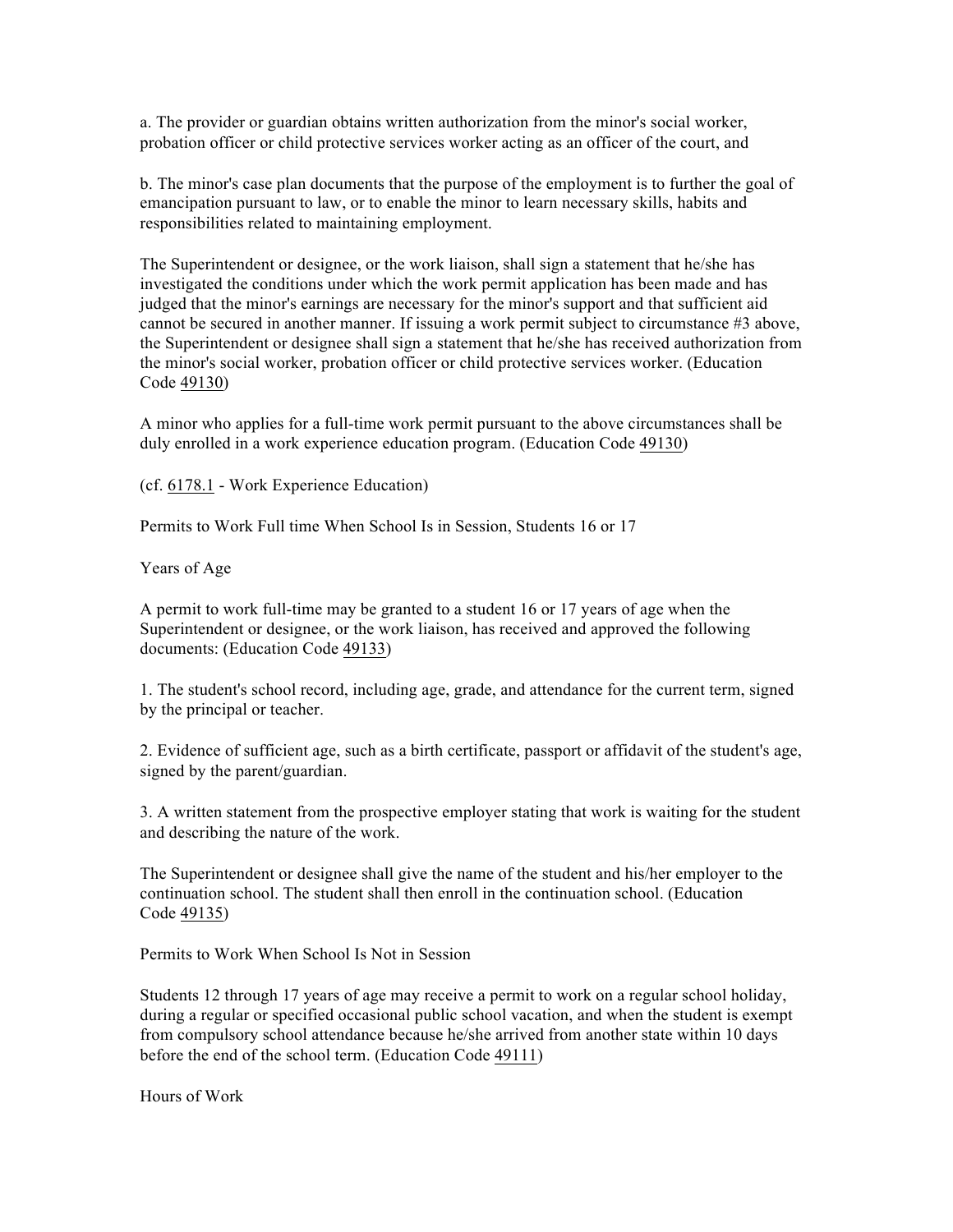Minors under 18 years of age shall not be permitted to work before 5 a.m. or after 10 p.m., but a minor may work until 12:30 a.m. on any day preceding a non-school day. (Legal Code 1391- 1399)

## Private School

The Superintendent of any school district may designate the principal or other person having charge of a private school within the district, in which students are enrolled pursuant to Section 48222, as a person authorized to issue work permits to students of the school in accordance with this chapter. Where the student resides in a portion of the county not under the jurisdiction of the Superintendent of any school district, the County Superintendent of Schools may designate the principal or other person having charge of a private school as the person authorized to issue such work permits. The Superintendent of the school district, or the County Superintendent of Schools, as the case may be, shall periodically ascertain that the designated person has complied with the requirements of this chapter pertaining to issuing authorities. (Education Code 49110.1)

Work permits for more than 20 hours per week during the school year may be issued only with the approval of the work liaison to the student's school site.

TO INSURE COORDINATION OF THE ISSUANCE OF WORK PERMITS BY THE SCHOOL CAMPUSES AND THE OFFICE OF STUDENT SERVICES, THE FOLLOWING PROCEDURE WILL BE USED.

1. The school of residence is responsible for issuing work permits, except during the following specific school district vacation periods: winter (Thanksgiving and Christmas), spring, and summer vacations.

2. Permits issued by the Office of Student Services are to be valid for only 14 days, when issued during winter vacation, spring vacation, and on Friday before a weekend, whenever the issuing person at the school site is not available.

3. The Office of Student Services will set the standards for the individuals not on record at the regular school sites.

Education Code 46145 Students - Grade 12 - Five Courses - Exemptions

Commencing with the first semester or quarter that begins after January 1, 1984, students in grade 12 shall be enrolled in at least five courses each semester or the equivalent number of courses per quarter. If any student in grade 12 is required by medical prescription to attend school for less than five courses during the semester or the equivalent school number of courses during the quarter, the average daily attendance allowed for that student's attendance shall bear the same proportion to one day of attendance as the number of courses in which the student is enrolled bears to five or the equivalent number for the quarter system.

However, this requirement shall not apply to students enrolled in regional occupational programs, regional occupational centers, courses at accredited post secondary educational institutions, independent study, special education programs where the student's individualized education program establishes a different number of courses, continuation education classes, work experience education programs approved under the provisions of Article 7 (commencing with Section 51760) of Chapter 5 of Part 28, or any other course of study authorized by the governing